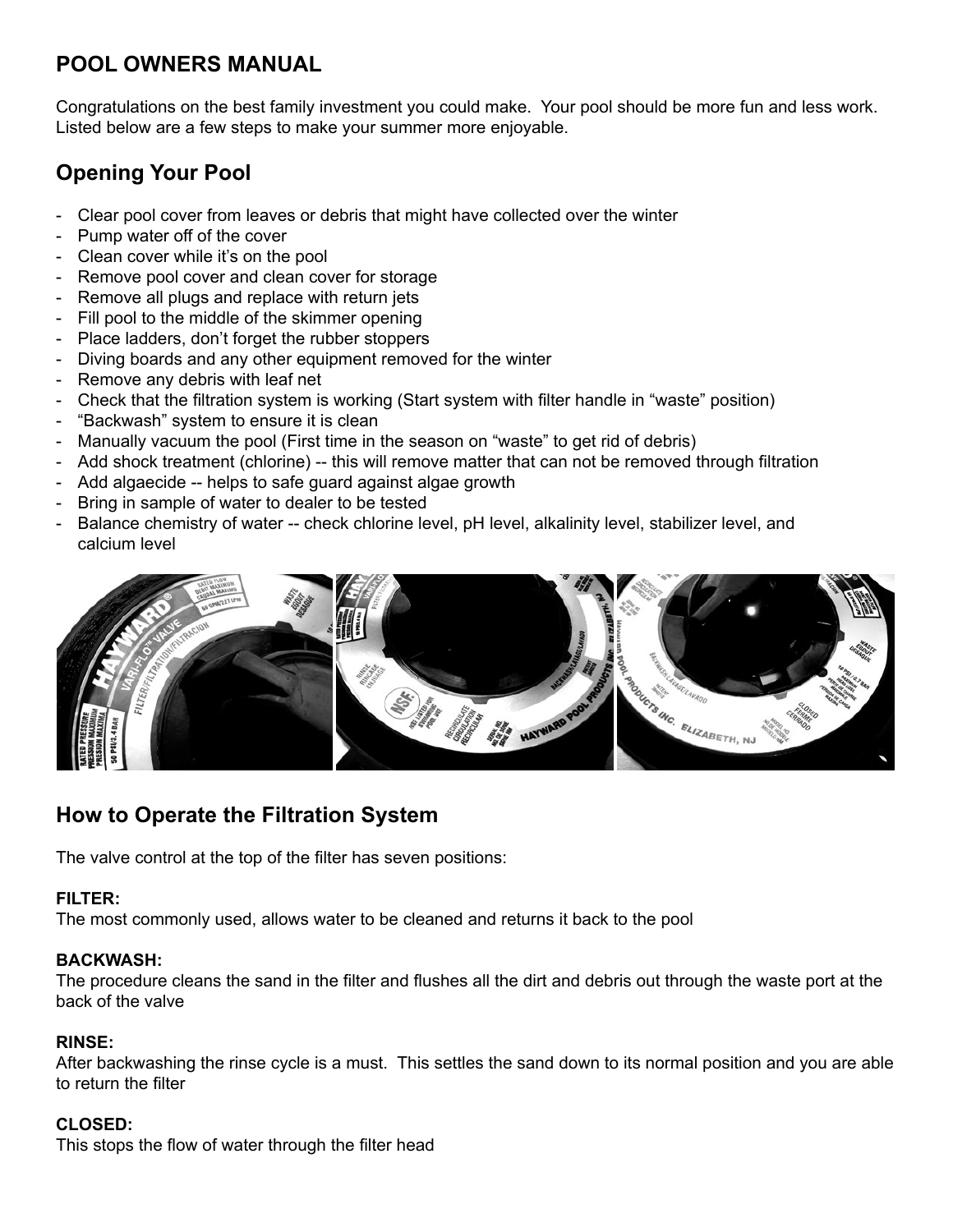### **RECIRCULATE:**

This bypasses the sand, the water goes in the valve head and directly out the valve head

#### **WASTE:**

When the pool has a lot of dirt and debris at the bottom, turn the valve to waste when vacuuming. This bypasses the sand and directs the water out the waste port. It can also lower the water level in the pool if it is too full.

#### **WINTERIZING:**

This port may or may not be marked on your valve head. Place the handle between any two positions for the winter. This allows any water that may be trapped to drain through; this avoids freezing and cracking of the valve head.

### **When to Backwash**

- Watch the pressure gauge on the side of the valve head
- When the pressure gauge is 6-8 pounds higher than the starting pressure, it is time to backwash.
- Example: starting pressure 12 pounds "Backwash" at 18-20 pounds.

## **To Backwash**

- Make sure the hose is hooked up to the waste port on the filter
- Shut off pump and turn handle to "Backwash"
- Turn on pump and run for 2 minutes
- Shut pump off and turn to "Rinse"
- Turn on pump and run for 30/25 seconds
- Shut off pump, put valve in filter position and turn pump back on

## **Starting the Pump**

them if they are not marked.

- Place the 3 way valve in full skimmer position
- Turn the filter handle to "Waste"
- Turn the pump on and let it run in this position for approximately 2 minutes.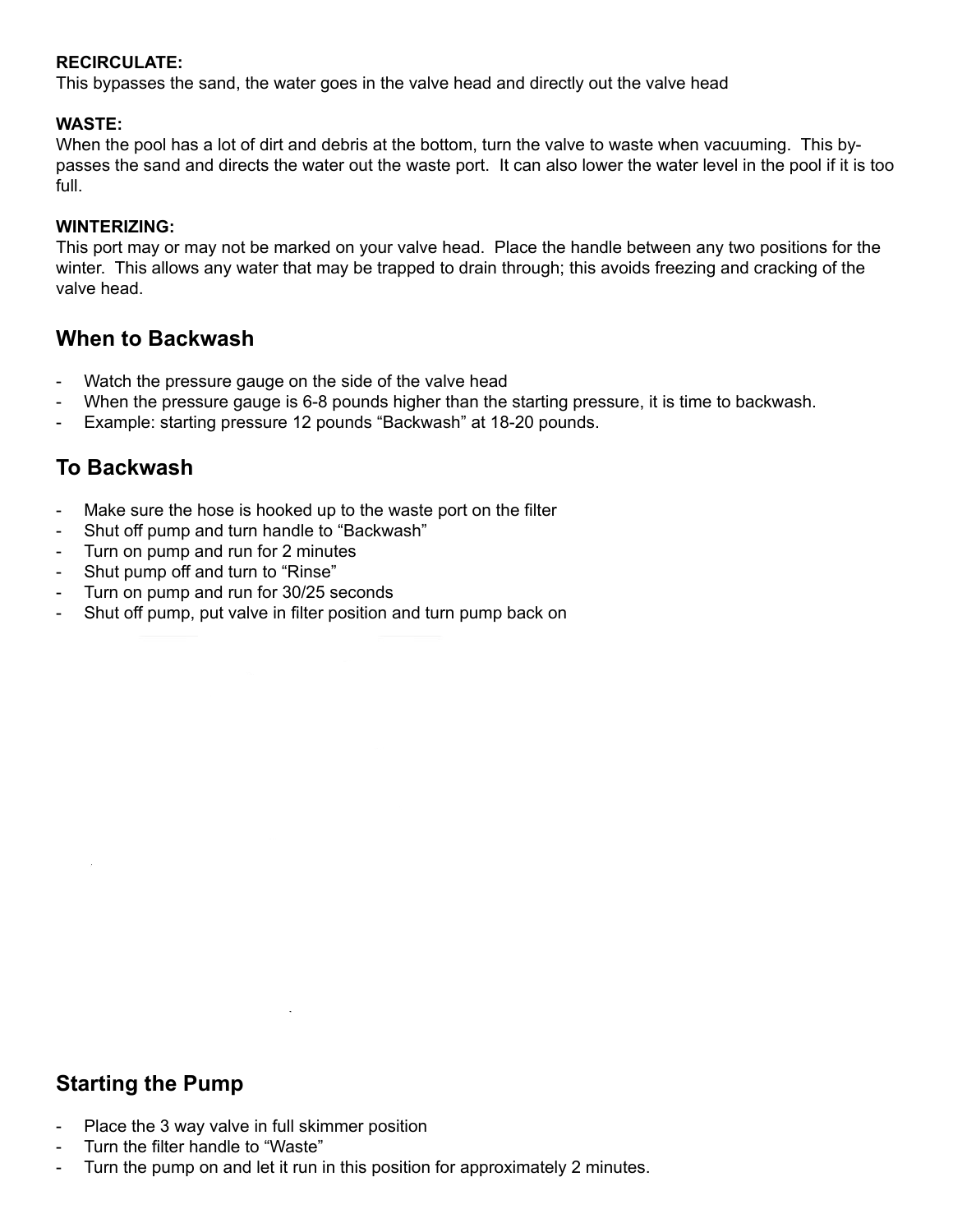- If you are having problems, you may want to add a bucket of water tot the front part of the pump (Strainer housing - this is called "priming the pump").
- Remember to check the pump basket at least once a week.
- Water levels should be a the middle of the skimmer.

Hand skimmers should be used to remove any floating debris in the pool.

Check all baskets at least once a week and before vacuuming

## **Daily & Weekly Chemistry**

**How to Vacuum**

- Maintain chlorine level between 2-4 PPM on test kit (depending on the chemical you use, we can tell you the proper amount for your daily use)
- Maintain pH level between 7.2-7.6 on test kit.
- Maintain alkalinity as close to ideas as possible. It is you most important chemical balance. This "governs" you chlorine and pH levels.

- Add algaecide once per week the day after shocking, based on the size of your pool. WE RECOMMEND

This is the same procedure for automatic vacuum cleaners. The only extra step is submersing the head of the

Shock pool once a week under normal conditions and twice a week during extreme weather.

## **Automatic Chlorine Feeder**

- This unit automatically dispensed chlorine to your pool.
- There is a dial to regulate the rate of chlorine entering the pool. Adjust the dial when needed.
- Only add slow dissolving tablets or sticks.
- Check once a week to make sure the chamber is full.
- Chlorinators can be added to any pool, new or old.
- CAUTION: Chlorine has a strong odor. Never mix with any other chemicals. DON'T ENHALE!

### **Manual**

Keep a file of all manuals in case of future problems concerning your pool.

## **Warranty Procedures**

documents and receipts.

Any questions on warranty items, consult your dealer & follow their recommendations.